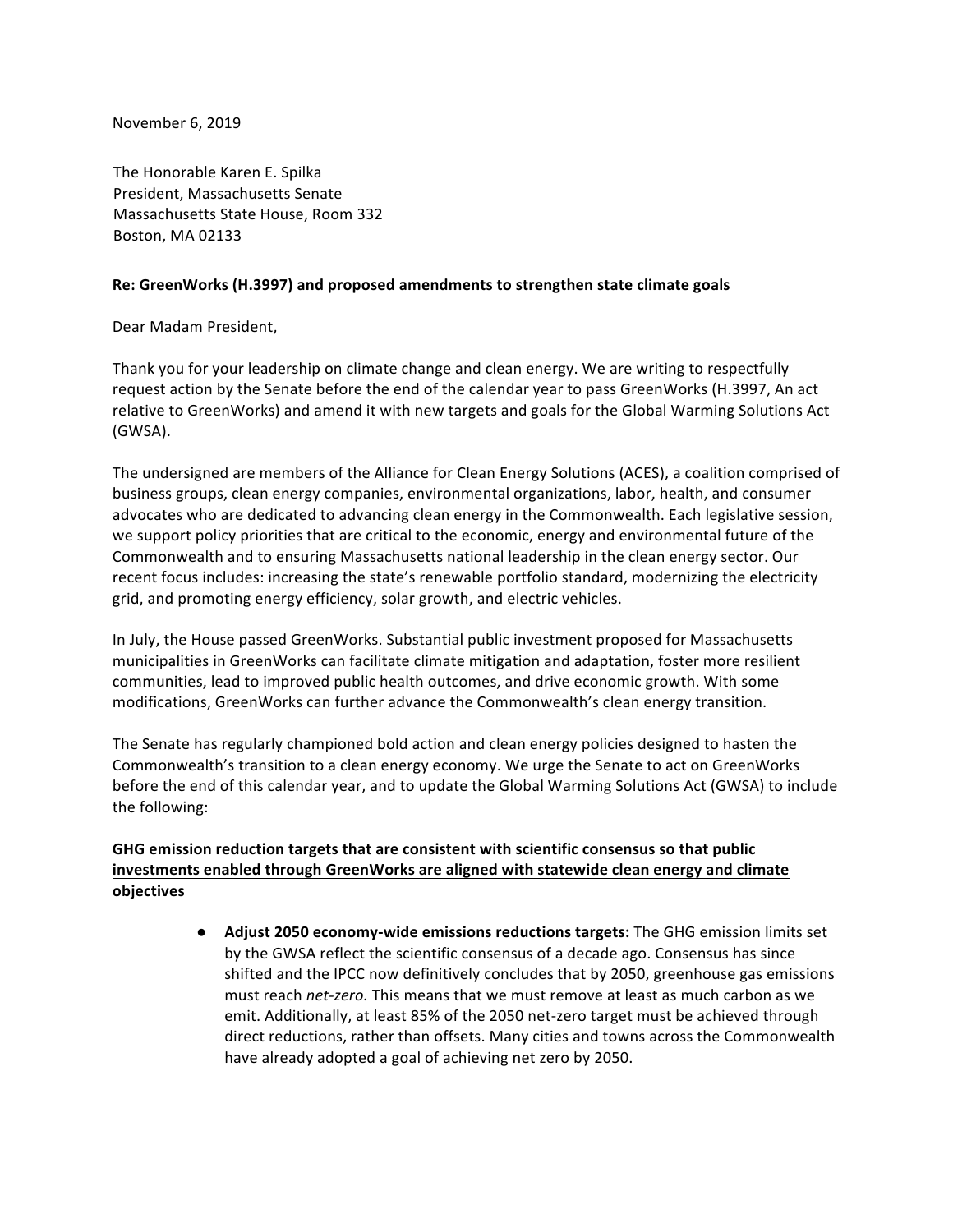- **Establish interim economy-wide emission reduction targets for 2030 and 2040:** Meaningful progress toward the 2050 GHG emission reduction target must begin immediately and be made consistently from year to year. Establishing interim targets will therefore be necessary to ensure that sufficient interim progress in GHG emissions reductions takes place before 2050. Consistent with scientific consensus, economy-wide reductions of at least 50% by 2030 and 80% by 2040 will ensure that the Commonwealth successfully reaches net-zero emissions by 2050. Achieving these interim and long-term targets must be implemented through timely promulgation of binding regulations.
- **•** Consider emission reduction targets by sector that are consistent with achieving an **economy-wide target:** GWSA compliance to date has largely been accomplished through reductions achieved in the electricity supply sector and via energy efficiency measures. However, emissions in the transportation sector are on the rise and building sector reductions are proving to be challenging and complex. Additionally, the Commonwealth needs a plan for naturally drawing carbon from the air by natural and working lands. Setting sector-specific targets (e.g., buildings, transportation, electricity supply, and natural and working lands) consistent with achieving net-zero economywide emissions will ensure that compliance is not driven or undermined by any single sector.

## **Ensuring state climate goals are achieved equitably**

The fact that environmental justice communities experience the impacts of our changing climate and energy system disproportionately to other communities is not up for debate. It is essential that the Commonwealth's transition to a low-carbon economy be achieved both justly and equitably. As the state develops and implements policies to achieve climate targets under the GWSA, frontline communities and workers must benefit from the transition spurred by the GWSA, and environmentally overburdened low income communities and communities of color must be fully protected.

## Passing GreenWorks and updating GWSA targets must be followed by additional mitigation and **adaptation commitments**

The ACES coalition remains supportive of swift climate action on the part of the Senate in addition to the imperative need first to pass GreenWorks with the GWSA described here. In particular, achieving the 50% reduction goal by 2030 requires that the state also move ahead with immediate legislation that prioritizes significant, no-regrets clean energy and carbon reduction commitments this session that will jump-start the Commonwealth's path to meeting the interim and long-term GWSA goals. The ACES Coalition's priorities for this session are presented in the attached document.

From devastation wrought by coastal storms, to the threat of insect-borne diseases like EEE, and increasingly frequent ER visits during extended heat events, our communities are already experiencing acute climate impacts. Directing public investment in climate mitigation and adaptation programs, including municipal efforts that support the pursuit of science-based emission reduction targets, will enable public dollars to be leveraged strategically, effectively, and in a way that can complement and scale up other public expenditures.

We ask that the Senate take up and amend GreenWorks to include the updates detailed herein promptly to ensure Massachusetts' continued leadership on climate and clean energy. Further, we look